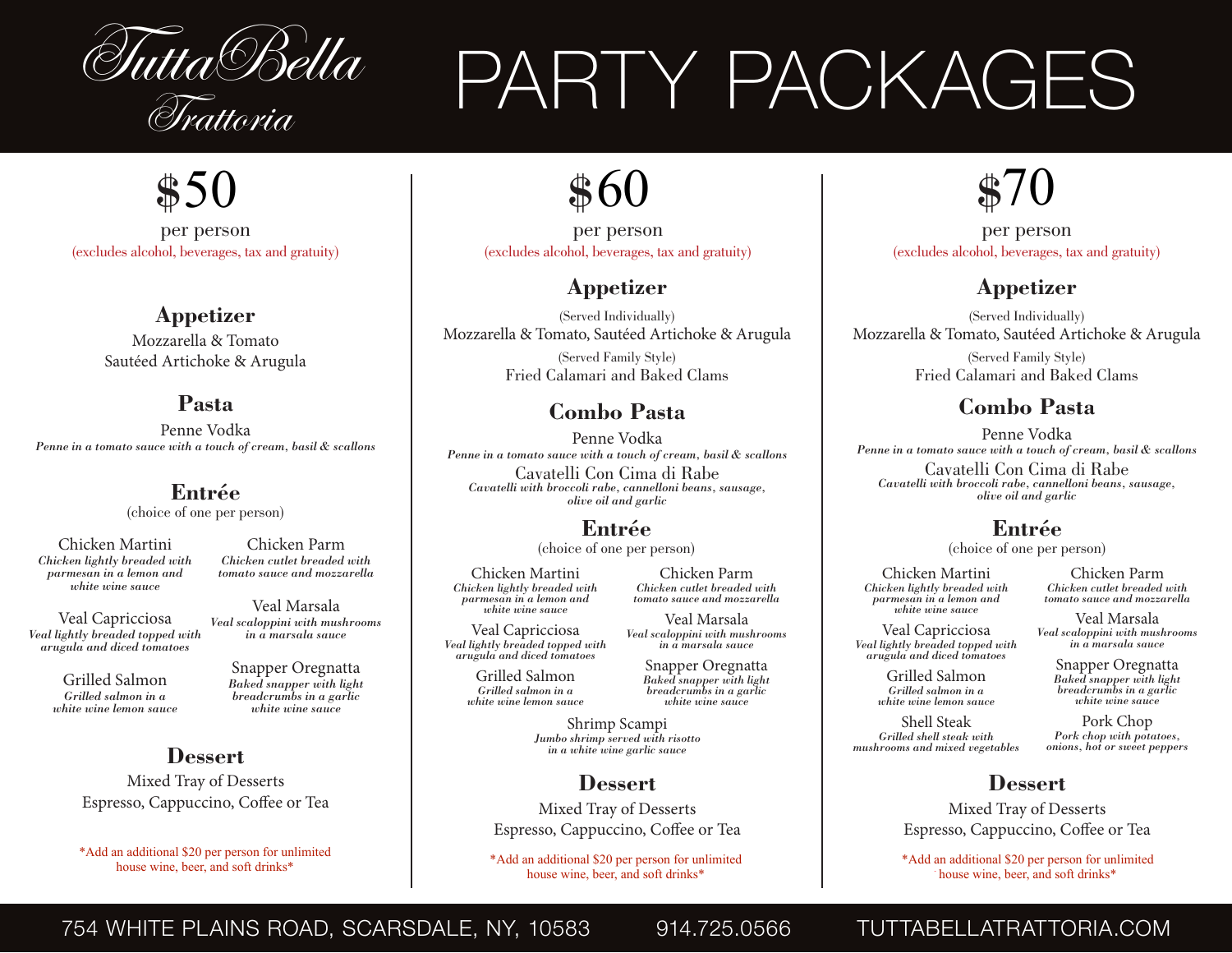

# PARTY PACKAGES

## \$125

per person

(excludes alcohol, beverages, tax and gratuity)

#### **Cocktail Hour**

(Passing)

Shrimp Cocktail, Lobster Cocktail, Oysters, Mozzarella & Tomato, Cheese & Sopressata, Spiedino, Filet Mignon Crostinis, Portabella Mushroom

#### **Combo Pasta**

Penne Vodka *Penne in a tomato sauce with a touch of cream, basil & scallons* Cavatelli Con Cima di Rabe *Cavatelli with broccoli rabe, cannelloni beans, sausage, olive oil and garlic*

#### **Salad**

Tricolore Salad *Endive & radicchio with walnuts, gorgonzola cheese in an olive oil & balsamic vinegar dressing.* 

#### **Entrée**

(choice of one per person)

Chicken Martini *Chicken lightly breaded with parmesan in a lemon and white wine sauce*

> Veal Parmigana *Veal cutlet breaded with tomato sauce and mozzarella*

Chicken Francese *Chicken egg dipped and flour breaded in a lemon and white wine sauce*

Veal Capricciosa *Veal lightly breaded topped with arugula and diced tomatoes*

Filet Mignon *Grilled filet mignon with sautéed mushrooms*

#### **Dessert**

Mixed Tray of Desserts Espresso, Cappuccino, Coffee or Tea

\* Add additional \$20 per person for unlimited house wine, beer and soft drinks.

754 WHITE PLAINS ROAD, SCARSDALE, NY, 10583 914.725.0566 TUTTABELLATRATTORIA.COM

Grilled Branzino *Whole boneless branzino baked with olive oil, garlic and broccoli rabe*

Shrimp Scampi *Jumbo shrimp served with risotto in a white wine garlic sauce*